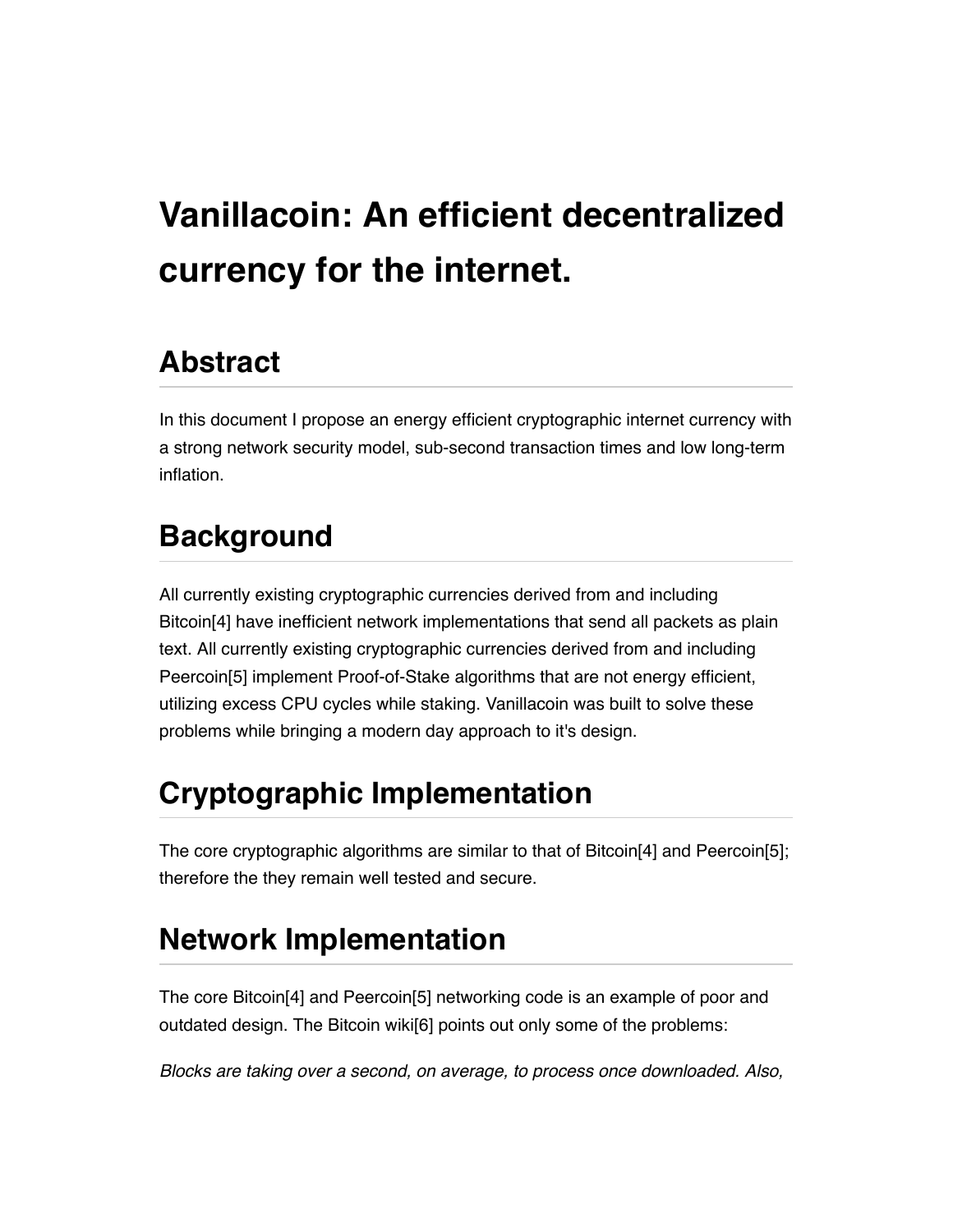*testing reveals very large queues of blocks being processed per message loop, which is not what you would expect if the thread was pulling them out of the queue as they arrive on the sockets.*

It is also points out that:

*...message queues are processed to completion, one at a time per node. This can result in big backups of messages from other nodes.*

Also, packets are sent as plain text and peers listen on pre-defined port numbers. At one time Satoshi Nakamoto thought about resolving some of these network concerns in the Bitcoin[4] protocol.

On december 9th 2009 Satoshi Nakamoto said:

*I have thought about eventually SSLing all the connections. I assume anything short of SSL would be pointless against DPI.*

On december 9th 2009 Satoshi Nakamoto said:

*...the other stealth stuff would be kinda pointless if it's always the same port number.*

We avoid these problems altogether with a modern approach and make the network as "real-time" as possible. Some of the following steps were taken:

1. Single Threaded or Multi-Threaded

Because of the asynchronous design a single network thread is able to operate more efficiently than multiple network threads on the typical computer, tablet or phone while using a "thread per core" design is better suited for servers such as exchanges that need to process 1000's of transactions per second. Therefore we have provided both modes of operation.

2. Asynchronous

All network calls occur asynchronously by being handed off to the underlying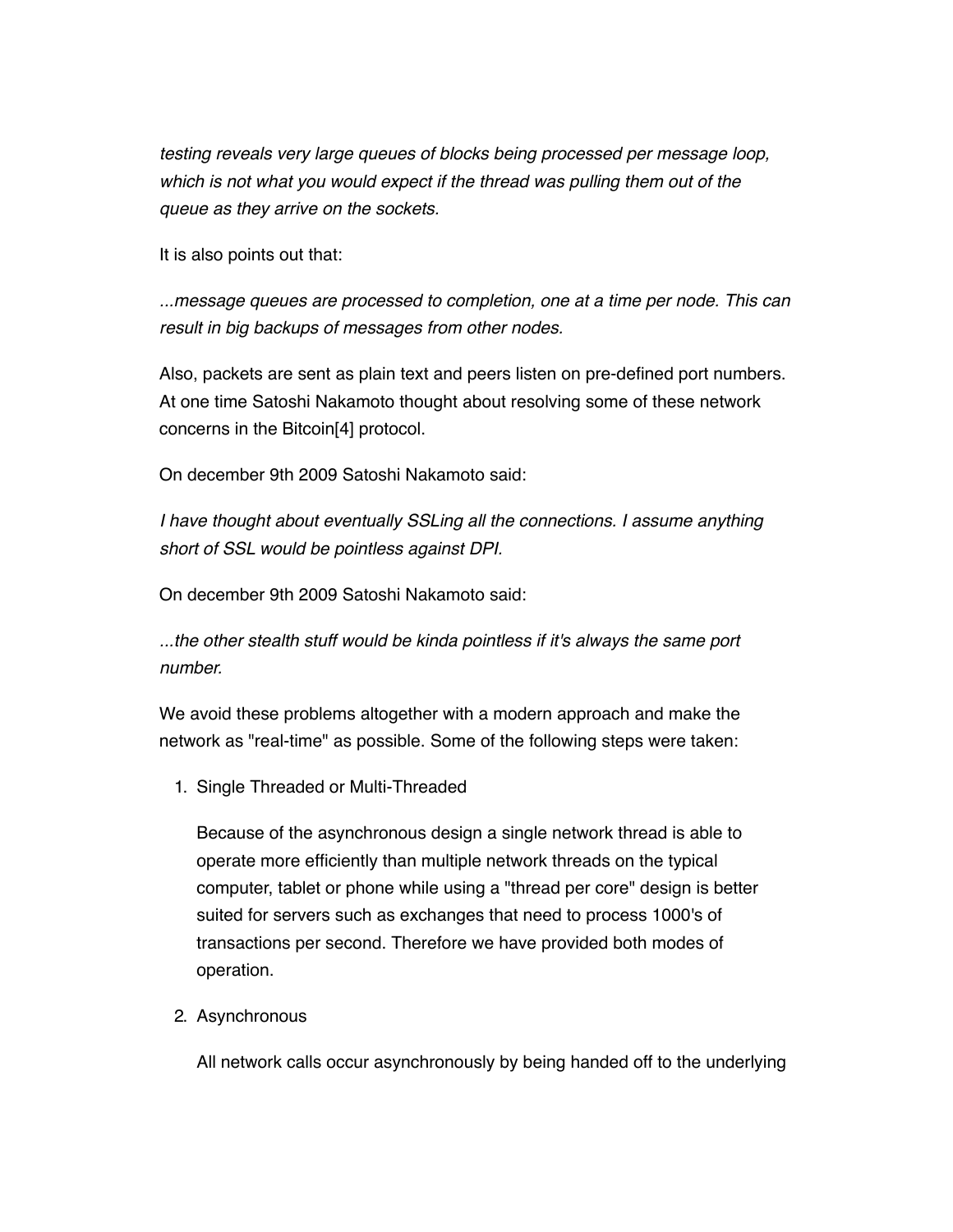operating system.

3. Encryption

All TCP network connections are secured using the Elliptic Curve Cryptography (ECC) Cipher Suites for Transport Layer Security (TLS)[1]. All UDP communications are encrypted using the Stream Cipher HC-256[3]. This prevents data mining, eavesdropping, censorship, traffic shaping and Deep Packet Inspection(DPI)[7].

4. Random ports

Random ports are used as to not advertise to the world that we are operating a cryptographic currency node.

5. UDP Layer

Broadcasting messages over UDP enables them to reach more peers quicker using less bandwidth while O(1) routing allows for maximum scalability as the network grows.

Example:

```
 /**
  * The number of slots per block.
  */
enum { slots per block = 8 };
 /**
  * The number of blocks in the system.
  */
enum { total_blocks = 8 };
 /**
  * The number of peers in a slot.
  */
enum { peers per slot = 64 }:
 /**
```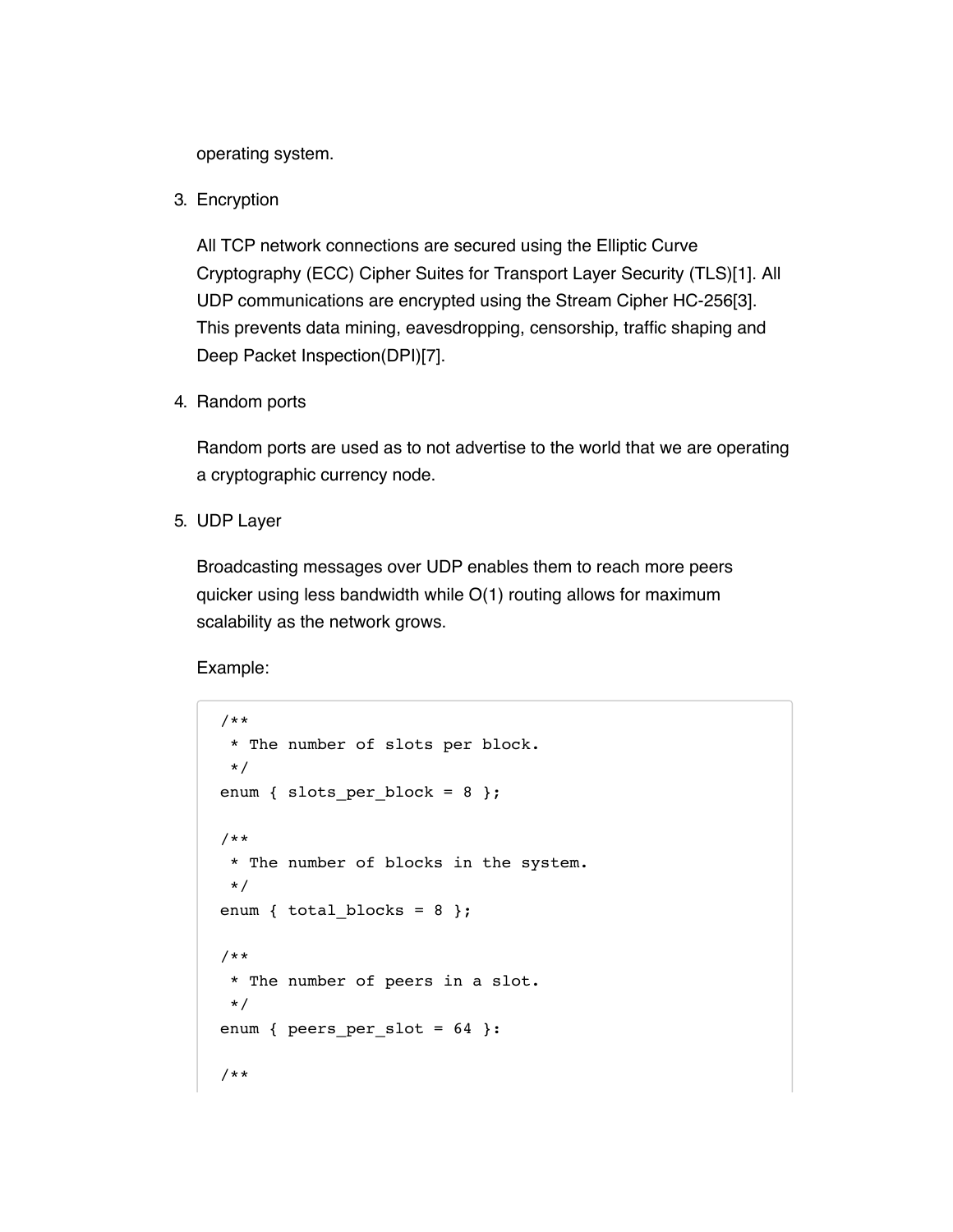```
 * The message to broadcast to the entire network.
  */
 transaction msg;
 /**
  * The peers we must broadcast to in order to reach the
  * entire network.
  */
set<peer> peers;
 /**
  * Send the message to at least one slot per block.
  */
 for (auto & block : blocks)
 {
     for (slot in block.slots())
     {
         /**
          * Take a random peer from this slot.
          */
         peers.insert(
             slot.peers()[rand() % (slot.peers().size() - 1)
         );
     }
 }
 /**
  * Broadcast the message to all peers on the network.
  */
 broadcast(msg, peers);
```
This example algorithm broadcasts a message to a random peer selected from each slot in the system. Each recipient of the message then broadcasts the message to all peers in it's slot. The operation itself is instantaneous reaching all network peers in less than one second. Large scale simulations (100's of millions of nodes) show that the typical operation takes about 300 Milliseconds.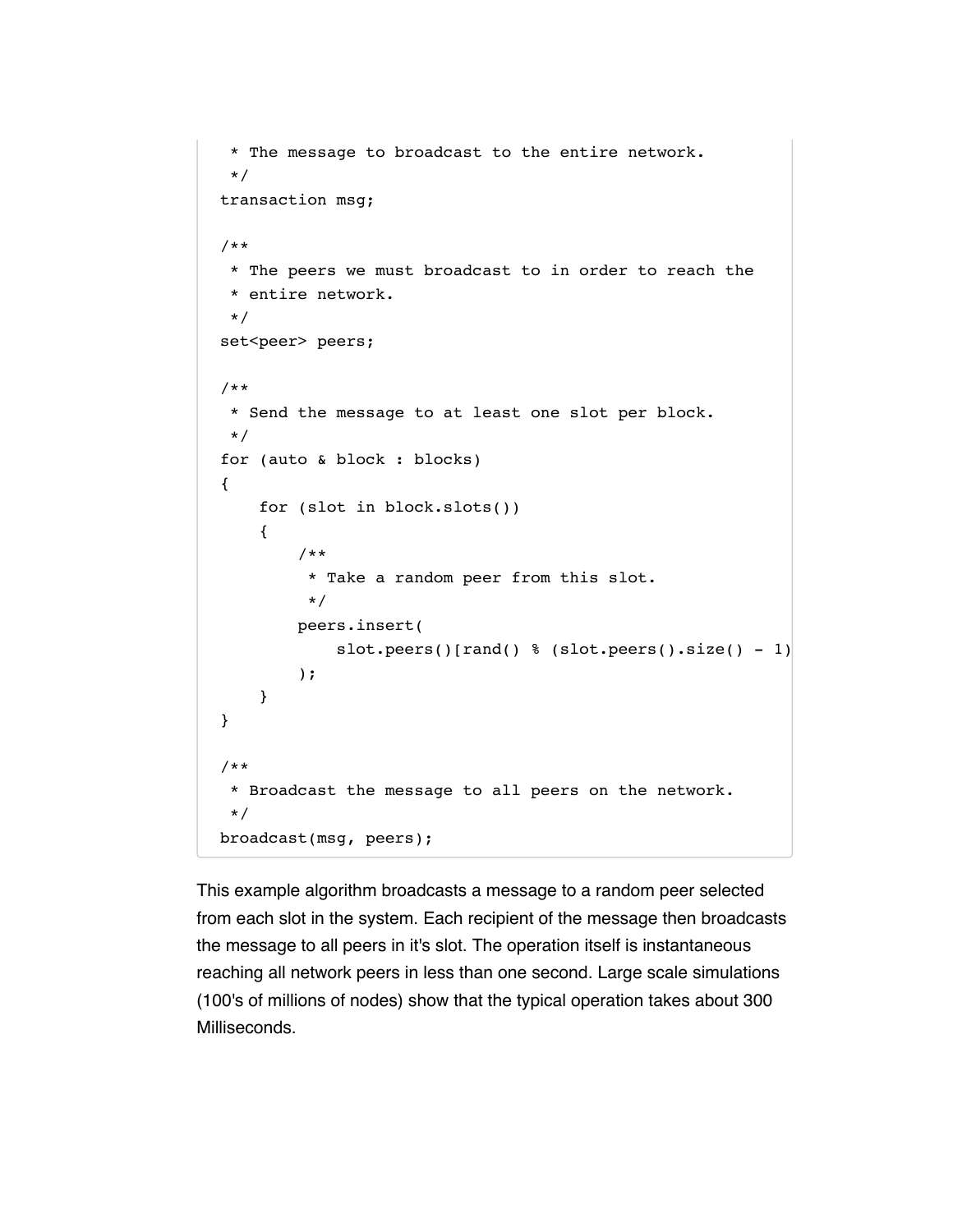

## **Proof-of-Work Implementation**

#### 1. Algorithm

The chosen algorithm is Whirlpool. The resulting hash consists of splitting 384 bits of whirlpool digest and XORing them together in a way to form 256 bits of output.

Example: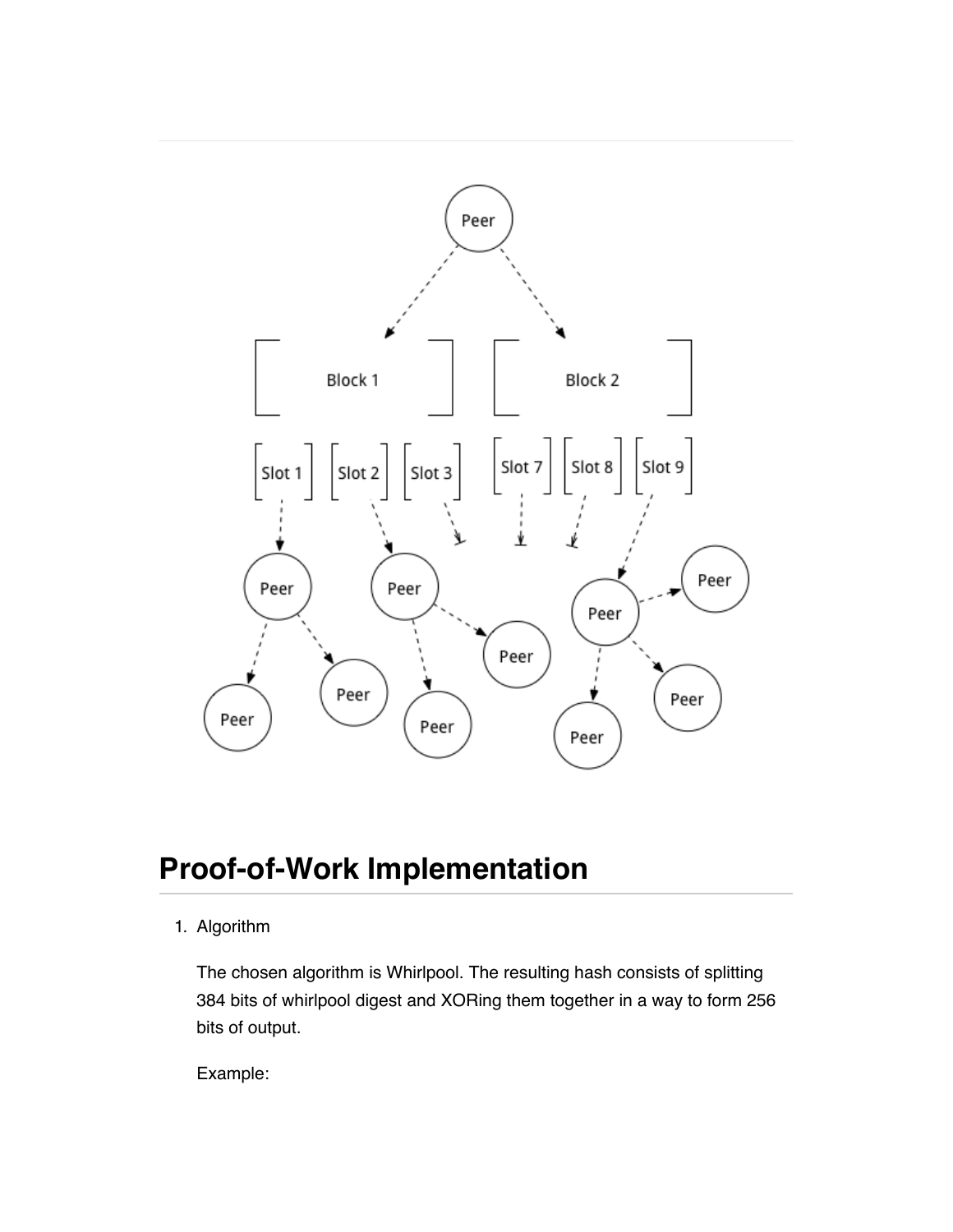```
 uint256 ret;
uint512 digest = whirlpool(block);
for (uint32 i = 0; i < (sizeof(digest) / 2); i++)
 {
    ret[i] =digest[i] \land digest[i + ((sizeof(digest) / 2) / 2)]
     ;
 }
```
2. Reward

The miner reward is adjusted in a way that a majority of all coins will be mined within the first 5 years.

Example:

```
 /**
 * Destroy fees to deflate the money supply.
  */
 destroy_fees(fees);
 /** 
 * Generate the reward.
  */
int64 reward = (1111.0 * (pow((height + 1.0), 2.0))) * 1000 /**
 * Decline the reward every 40000 blocks.
  */
for (auto i = 40000; i <= height; i += 40000)
 {
    reward - reward / 6;
 }
```
Money Supply Curve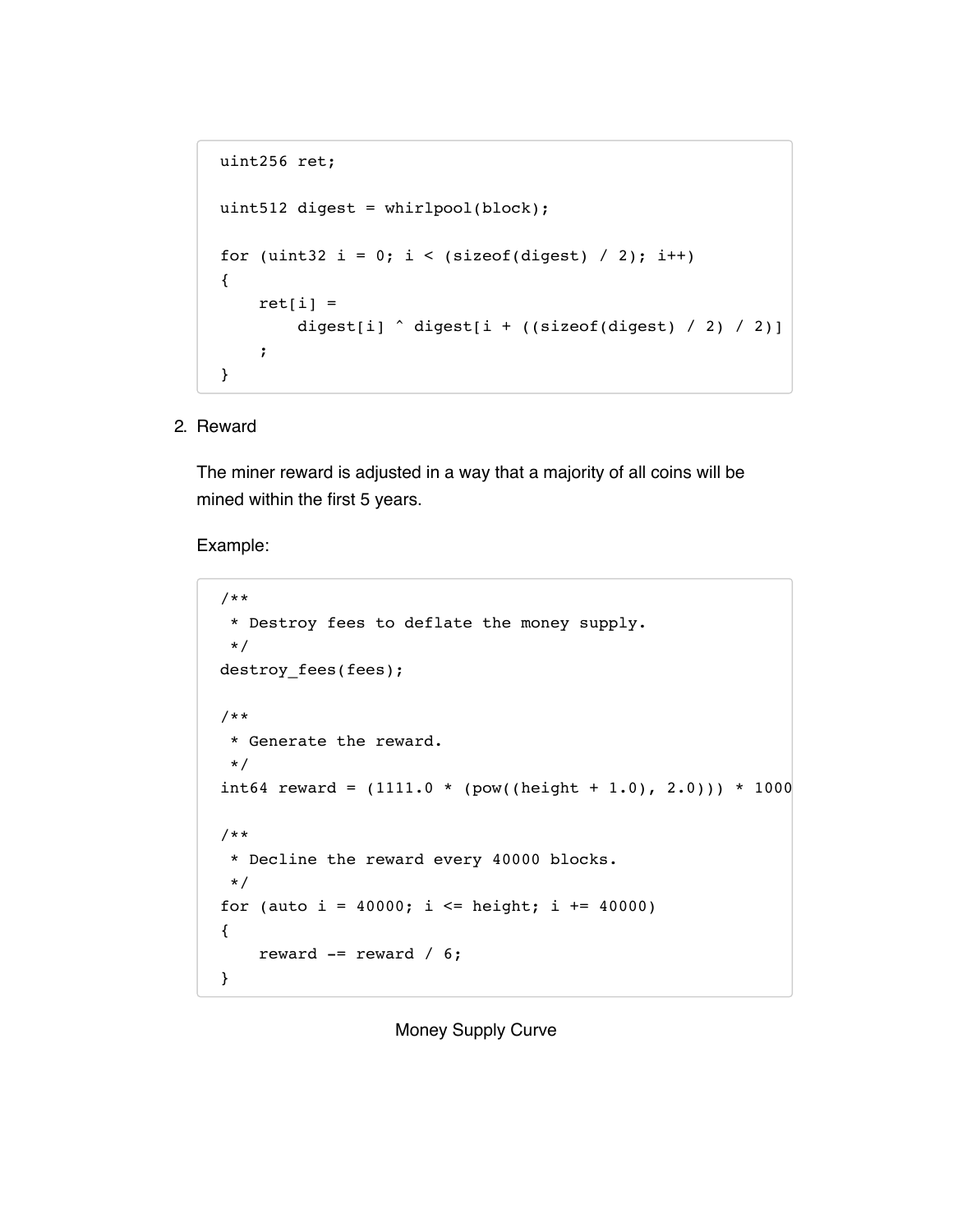

1. Design Rational

This is a very efficient way to generate Proof-of-Work while maintaining strong security. The reward model in combination with Proof-of-Stake supports long-term low inflation and energy efficiency.

### **Proof-of-Stake Implementation**

1. Algorithm

Our implementation is extremely energy efficient, using less than 1% of a single CPU core making it ideal to run in the background or for use on mobile devices. As a result it gives peers the incentive to stay online longer therefore making the network more robust and secure.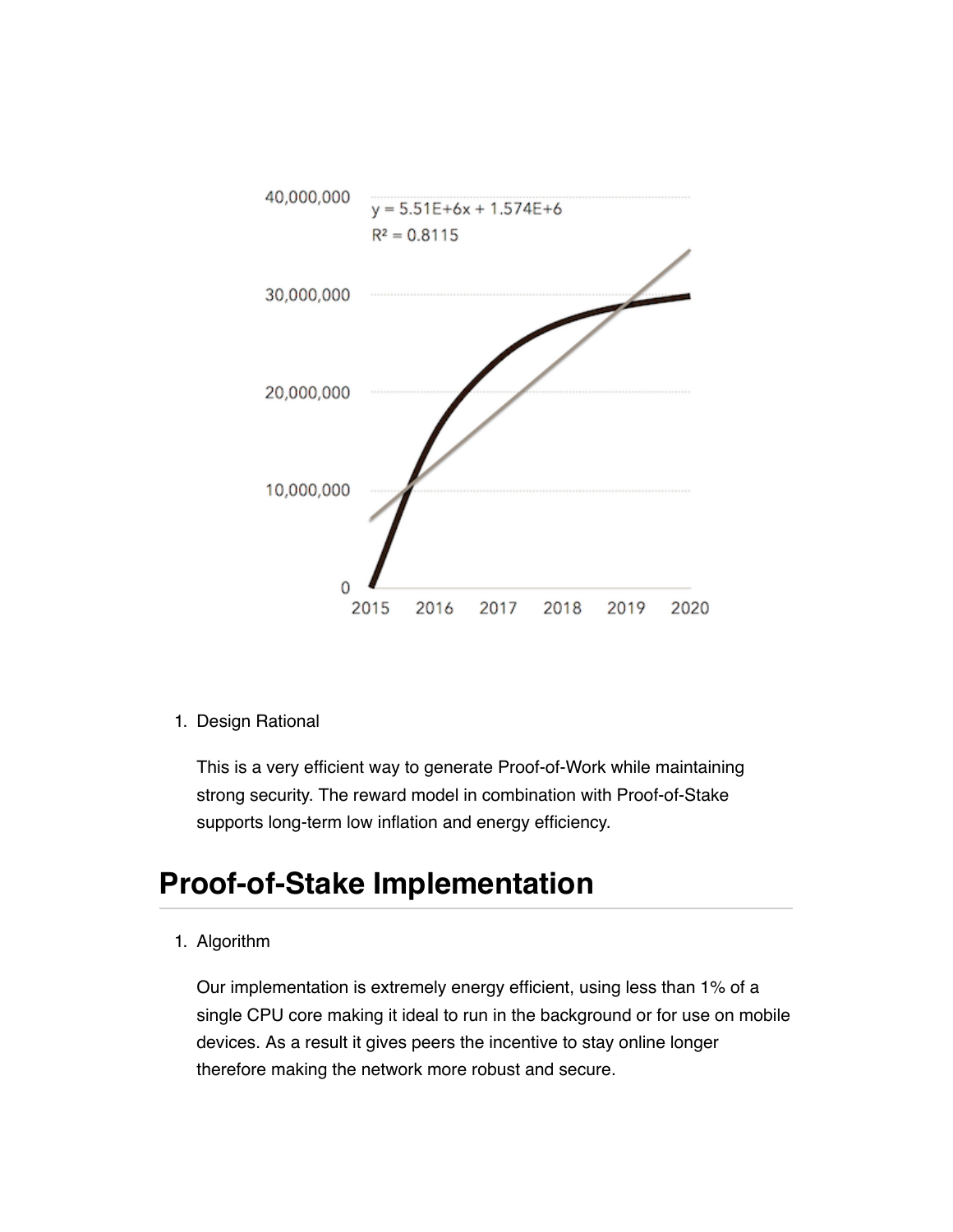2. Design Rational

This is a very efficient way to generate Proof-of-Stake while promoting the reduction of network churn.

### **Specifications**

- 30.7 million coins.
- Variable block time targeting 80-200 seconds.
- 128 coins per block initially.
- Difficulty is retargeted every block.
- Whirpool Proof-of-Work algorithm.
- 0.7% interest rate by use of energy efficient Proof-of-Stake.
- 0.0005 coin per kilobyte transaction fee.

### **Summary**

It is possible to make cryptographic currencies more performant, energy efficient, secure and private.

### **Author**

John Connor

Public Key:

```
047d3cdc290f94d80ae88fe7457f80090622d064757
9e487a9ad97f77d1c3b3a9e8b596796ebeb23a78214
fc0a95b6a093b3f1d5e2205bd32168ac003f50f4f557
```
Contact:

BM-NC49AxAjcqVcF5jNPu85Rb8MJ2d9JqZt